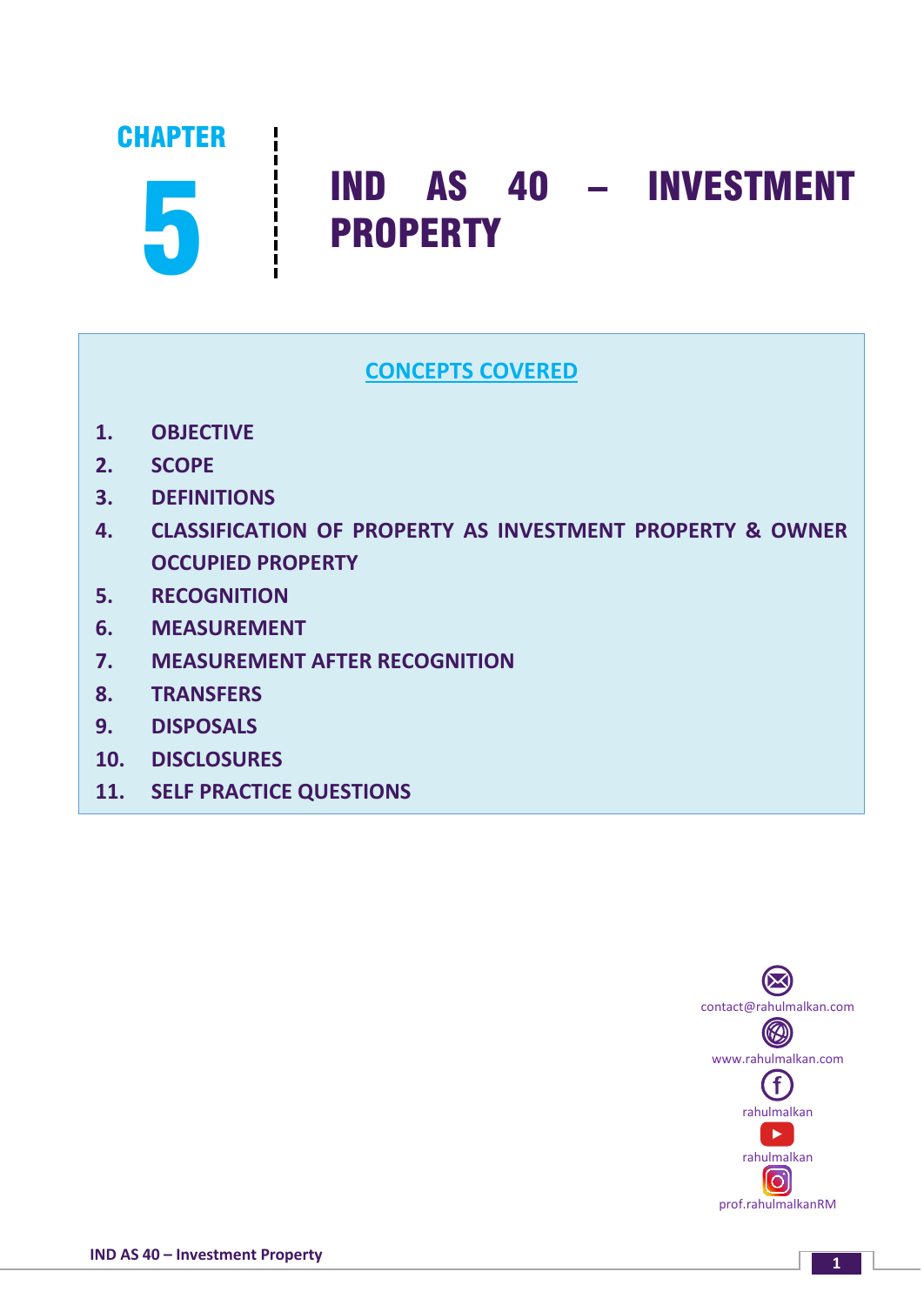# **1. OBJECTIVE :**

The objective of this standard is to prescribe the accounting treatment for property (land and/or buildings) held to earn rentals or for capital appreciation (or both). Ind AS 40 prescribes the cost model for accounting for investment property.



## **2. SCOPE :**

- 1) Ind AS 40 should be applied in the recognition, measurement and disclosure of investment property.
- 2) This Standard does not apply to:
	- a) biological assets related to agricultural activity (see Ind AS 41 '*Agriculture'* and Ind AS 16 '*Property, Plant and Equipment')*; and
	- b) mineral rights and mineral reserves such as oil, natural gas and similar nonregenerative resources.

#### **3. DEFINITIONS :**

#### **1. INVESTMENT PROPERTY :**

Investment property

- is property (land or a building—or part of a building—or both)
- held (by the owner or by the lessee under a finance lease)
- to earn rentals or for capital appreciation or both,
- rather than for:
	- a) use in the production or supply of goods or services or for administrative purposes; or
	- b) sale in the ordinary course of business.



A. use in the production or supply of goods or services or for administrative purposes; or B. sale in the ordinary course of business.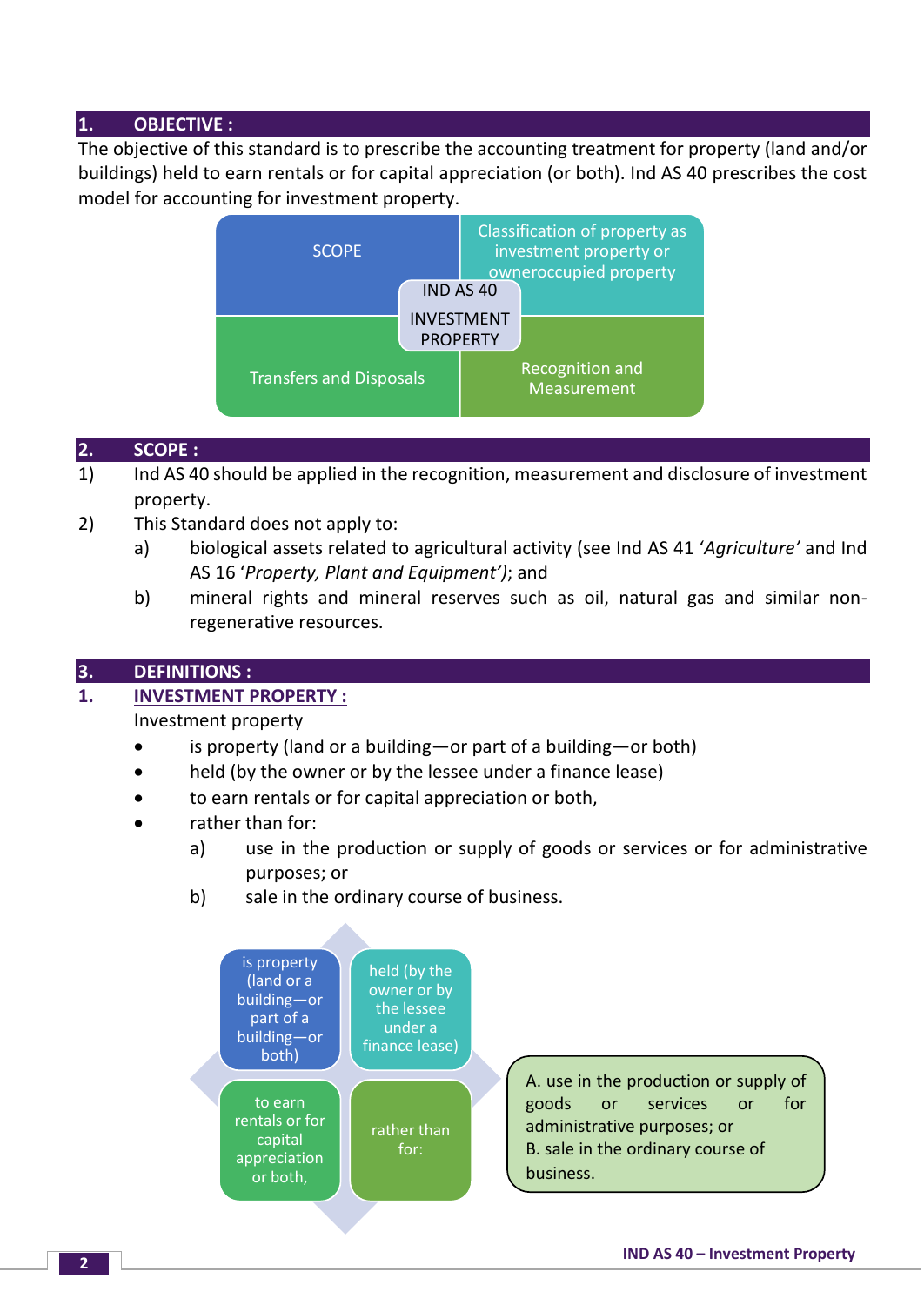# **2. PROPERTY, PLANT AND EQUIPMENT :**

- A. are the tangible items that
- B. are held for use in the production or supply of goods or services, for rental to others, or for administrative purposes; and
- C. are expected to be used during more than one period

# **3. OWNER-OCCUPIED PROPERTY :**

Owner occupied property is property held (by the owner or by the lessee under a finance lease) for use in the production or supply of goods or services or for administrative purposes.

## **4. FAIR VALUE :**

Fair Value is the price that would be received to sell an asset or paid to transfer a liability in an orderly transaction between market participants at the measurement date. (IND AS 113)

## **5. COST :**

Cost is the amount of cash or cash equivalents paid or the fair value of other consideration given to acquire an asset at the time of its acquisition or construction or, where applicable, the amount attributed to that asset when initially recognised in accordance with the specific requirements of other Ind ASs, eg Ind AS 102, Share Based Payment.

## **6. CARRYING AMOUNT :**

Carrying amount is the amount at which an asset is recognised in the balance sheet.

# **4. CLASSIFICATION OF PROPERTY AS INVESTMENT PROPERTY & OWNER OCCUPIED PROPERTY :**

# **4.1 NATURE OF INVESTMENT PROPERTY :**

Investment property is held to earn rentals or for capital appreciation or both. Therefore, an investment property generates cash flows largely independently of the other assets held by an entity. This distinguishes investment property from owner-occupied property. The production or supply of goods or services (or the use of property for administrative purposes) generates cash flows that are attributable not only to property, but also to other assets used in the production or supply process. Ind AS 16 Property, Plant and Equipment applies to owner-occupied property.

#### **4.2 EXAMPLES :**

| <b>INVESTMENT PROPERTY</b>                                                                                                                             | <b>NOT AN INVESTMENT PROPERTY</b>                                                                                   |
|--------------------------------------------------------------------------------------------------------------------------------------------------------|---------------------------------------------------------------------------------------------------------------------|
| Land held for long-term capital appreciation                                                                                                           | Property intended for sale in the ordinary<br>course of business (IND AS 2)                                         |
| Land held for a currently undetermined<br>future use.(if the entity is undecided it is<br>assumed that its currently held for capital<br>appreciation) | Property in the process of construction or<br>development for sale in ordinary course of<br>business (IND AS 2)     |
| A building owned by the entity (or held by<br>the entity under a finance lease) and leased<br>out under one or more operating leases.                  | Owner-occupied<br>including<br>property,<br>property held for future use as owner<br>occupied property. (IND AS 16) |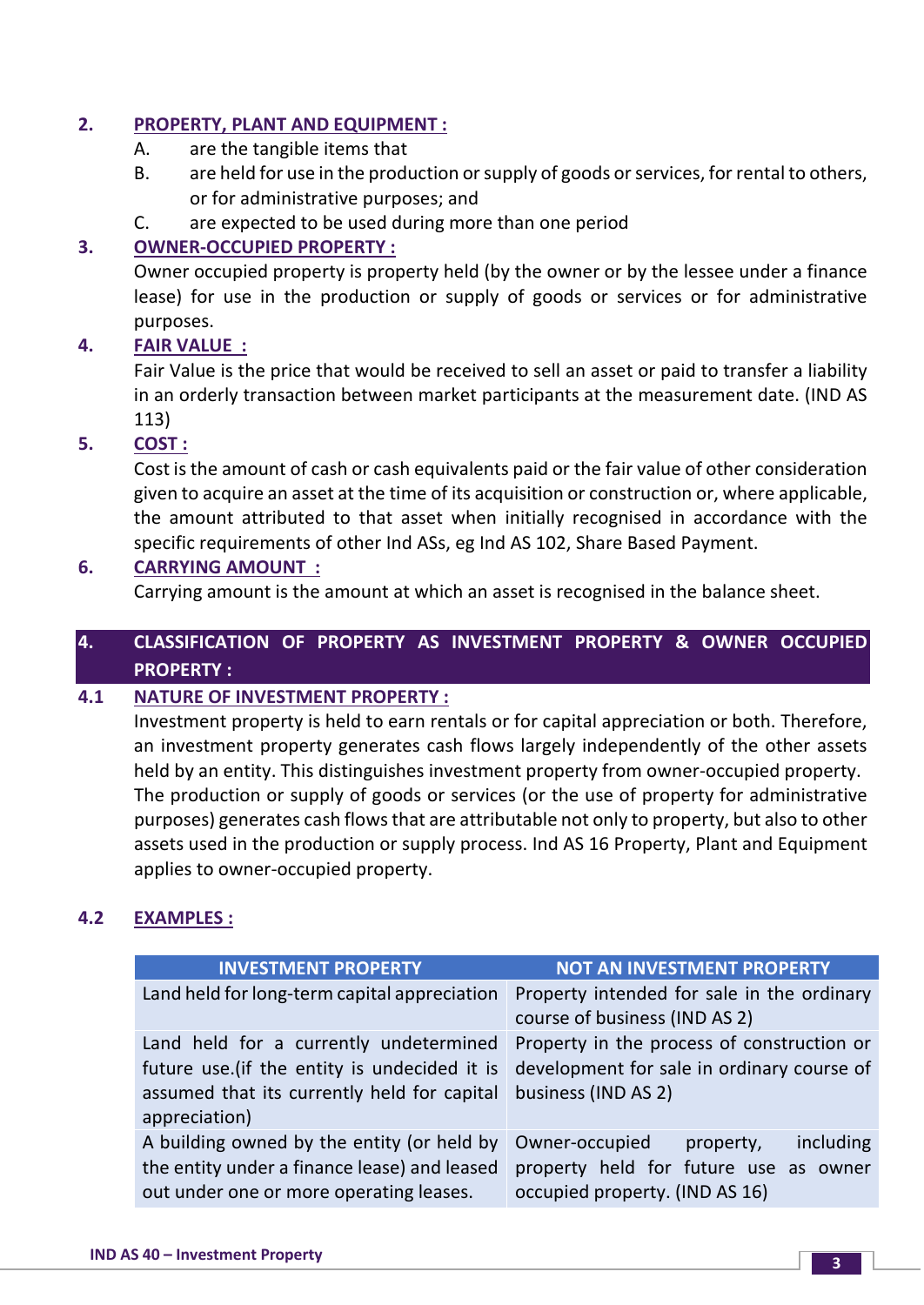| A building that is vacant but is held to be Property held for future development and |                                                                                |  |
|--------------------------------------------------------------------------------------|--------------------------------------------------------------------------------|--|
| leased out under one or more operating subsequent use as owner occupied              |                                                                                |  |
| leases.                                                                              | property (IND AS 16)                                                           |  |
| Property that is being constructed or Property occupied by employees (whether        |                                                                                |  |
|                                                                                      | developed for future use as investment or not the employees pay rent at market |  |
| property.                                                                            | rates) (IND AS 16)                                                             |  |
|                                                                                      | Property leased to another entity under a                                      |  |
|                                                                                      | finance lease (IND AS 17)                                                      |  |

#### **4.3 PROPERTY HELD FOR ONE OR MORE PURPOSE :**





# **Question 1 – Sun Ltd.**

Sun Ltd. owns a building having 15 floors of which it uses 5 floors for its office; the remaining 10 floors are leased out to tenants under operating leases. According to law company could sell legal title to the 10 floors while retaining legal title to the other 5 floors.

Explain how shall the property be classified?



## **Question 2 – Moon Ltd.**

Moon Ltd. uses 35% of the office floor space of the building as its head office. It leases the remaining 65% to tenants, but it is unable to sell the tenant's space or to enter into finance leases related solely to it. Head office can't be shifted and is significant to the overall operation of the firm.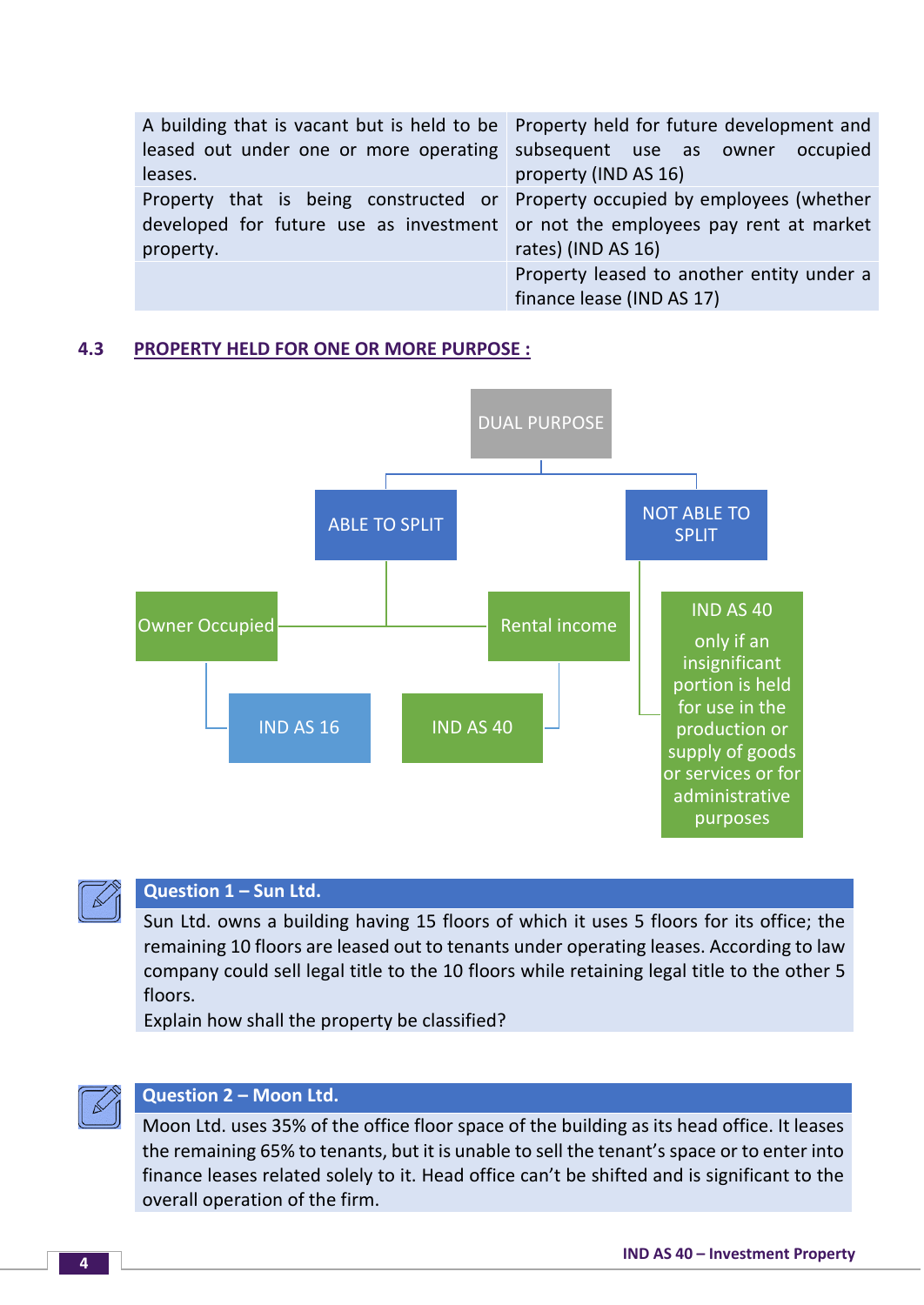#### Can the above property be classified as Investment Property as per IND AS 40?



#### **Question 3 – An entity**

An entity owns a hotel, which includes a health and fitness centre, housed in a separate building that is part of the premises of the entire hotel. The owner operates the hotel and other facilities on the hotel with the exception of the health and fitness centre, which can be sold or leased out under a finance lease. The health and fitness centre will be leased to an independent operator. The entity has no further involvement in the health and fitness centre.

Explain how the above assets can be classified as per IND AS 40.

#### **4.4 ANCILLARY SERVICES :**

In some cases, an entity provides ancillary services to the occupants of a property it holds. An entity treats such a property as investment property if the services are insignificant to the arrangement as a whole.

If the services provided are significant than the entity should treat the property as owner occupied property and account for it as per IND AS 16



#### **Question 4 – The owner**

The owner of an office building provides security and maintenance services to the lessees who occupy the building. Can this be treated as Investment property?



#### **Question 5 –**

If an entity owns and manages a hotel, services provided to guests are significant to the arrangement as a whole. Can this be treated as Investment property?

It may be difficult to determine whether ancillary services are so significant that a property does not qualify as investment property. For example, the owner of a hotel sometimes transfers some responsibilities to third parties under a management contract. The terms of such contracts vary widely.

- At one end of the spectrum, the owner's position may, in substance, be that of a passive investor.
- At the other end of the spectrum, the owner may simply have outsourced day-today functions while retaining significant exposure to variation in the cash flows generated by the operations of the hotel.

Judgement is needed to determine whether a property qualifies as investment property. Judgement is also required to determine whether the acquisition of Investment Property is the acquisition of an asset or a group of assets or a business combination within the scope of Ind AS 103, Business Combinations.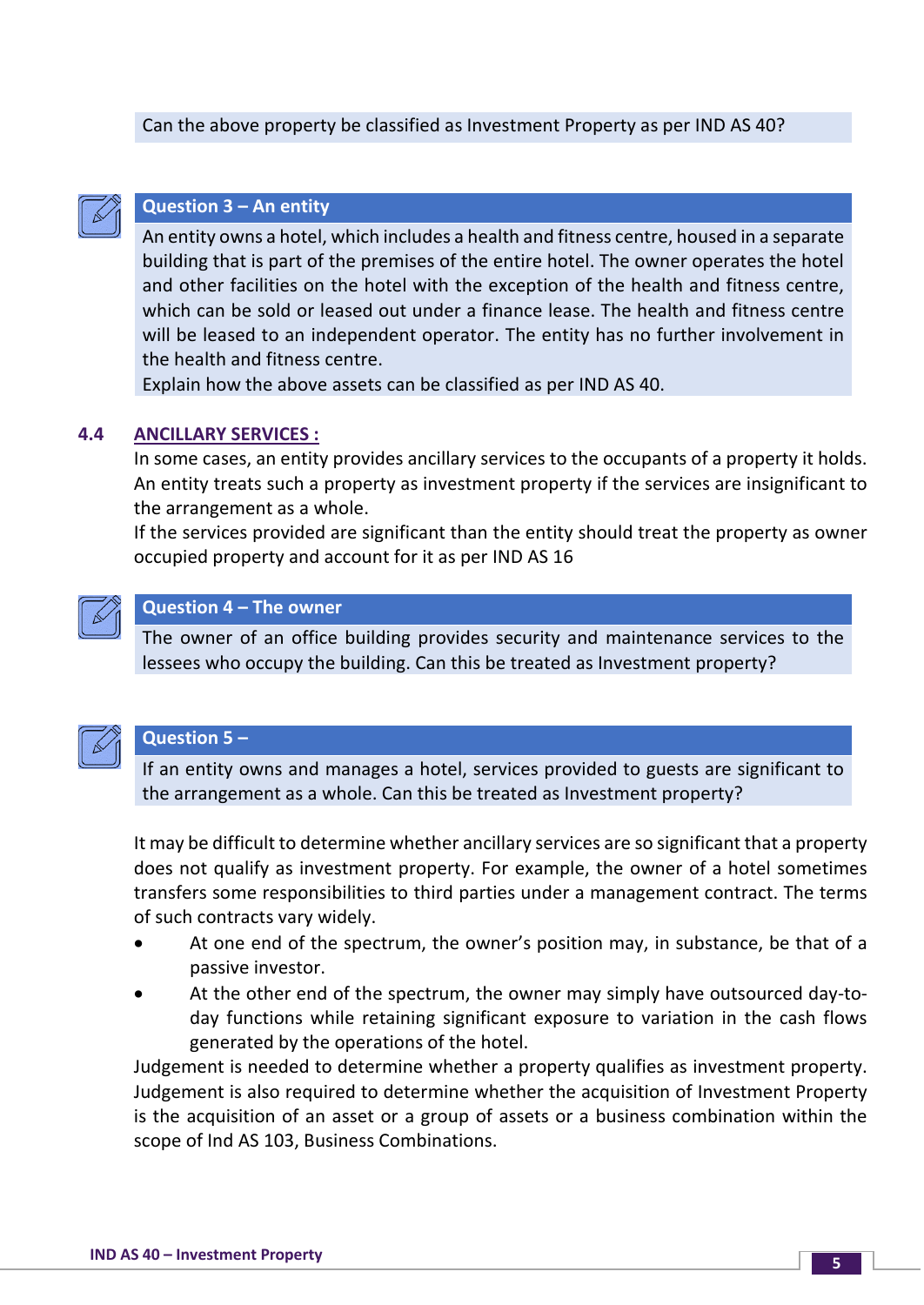

#### **Question 6 –**

| No.            | <b>Property</b>                                                                                                                   | Does it meet<br>definition of<br>Investment | <b>Which Ind AS is</b><br><b>Applicable</b> |
|----------------|-----------------------------------------------------------------------------------------------------------------------------------|---------------------------------------------|---------------------------------------------|
| $\mathbf{1}$   | Owned by a Co and leased out<br>under an Operating Lease                                                                          | <b>Property</b>                             |                                             |
| $\overline{2}$ | Held Under Finance Lease and<br>Leased out under an Operating<br>Lease                                                            |                                             |                                             |
| 3              | Held under Finance Lease and<br>Leased out under Finance Lease                                                                    |                                             |                                             |
| $\overline{4}$ | Property acquired with a view for<br>development and resale                                                                       |                                             |                                             |
| 5              | Property partly owner occupied<br>partly leased out under<br>and<br><b>Operating Lease</b>                                        |                                             |                                             |
| 6              | Land<br>held<br>for<br>currently<br>undetermined use                                                                              |                                             |                                             |
| $\overline{7}$ | Property occupied by Employees<br>paying rent at less than market<br>rate                                                         |                                             |                                             |
| 8              | Investment Property held for sale                                                                                                 |                                             |                                             |
| 9              | <b>Existing Investment Property that</b><br>redeveloped<br>being<br>for<br>is<br>continued<br>Investment<br>use<br>as<br>Property |                                             |                                             |

#### **5. RECOGNITION :**

# **5.1 GENERAL RECOGNITION :**

Investment property shall be recognised as an asset when, and only when:

- a) it is probable that the future economic benefits that are associated with the investment property will flow to the entity; and
- b) the cost of the investment property can be measured reliably.

This general principle is used to consider whether capitalisation is appropriate both in respect of the cost incurred initially to acquire or construct an investment property and costs incurred subsequently to add to, replace part of, or service a property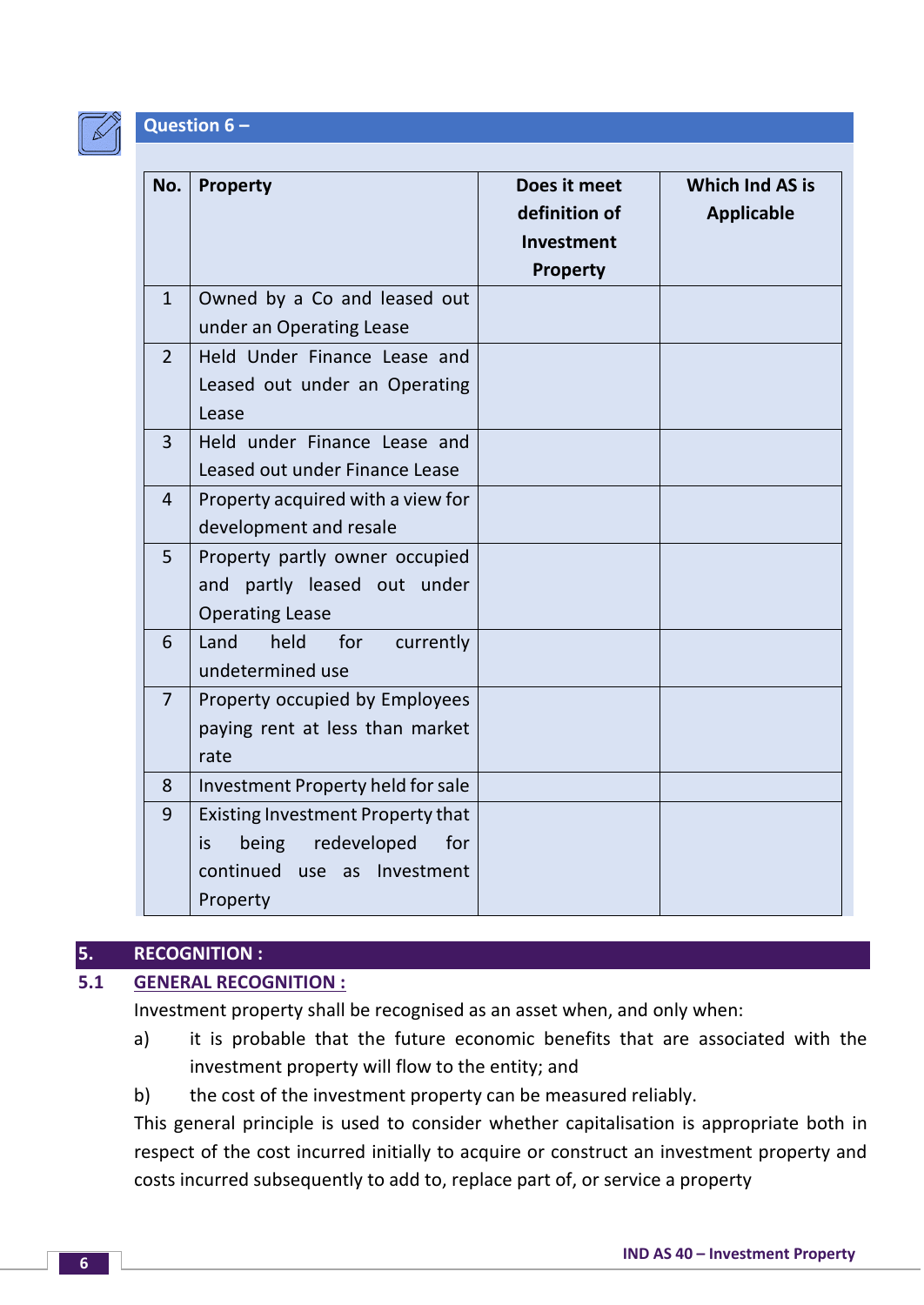

## **5.2 SUBSEQUENT COSTS :**

Under the recognition principle set out above, an entity does not recognise in the carrying amount of an investment property the costs of the day-to-day servicing of such a property and costs incurred to replace parts of the original property being recognised in the investment property if they meet the recognition criteria.

When the cost of replacement parts are capitalised, the carrying amounts of the replaced parts are derecognised.



# **Question 7 – X Limited**

X Limited owns a building which is used to earn rentals. The building has a carrying amount of Rs.50,00,000. X Limited recently replaced interior walls of the building and the cost of new interior walls is Rs.5,00,000. The original walls have a carrying amount of Rs.1,00,000. How X Limited should account for the above costs?

#### **6. MEASUREMENT :**

#### **6.1 MEASUREMENT AT RECOGNITION – GENERAL :**

An investment property should be measured initially at its cost. Transaction costs are included in the initial measurement.

The cost of a purchased investment property comprises its purchase price and any directly attributable expenditure (e.g. professional fees for legal services, property transfer taxes and other transaction costs). The cost of an investment property is not increased by:

- a) start-up costs (unless they are necessary to bring the property to the condition necessary for it to be capable of operating in the manner intended by management),
- b) operating losses incurred before the investment property achieves the planned level of occupancy, or
- c) abnormal amounts of wasted material, labour or other resources incurred in constructing or developing the property.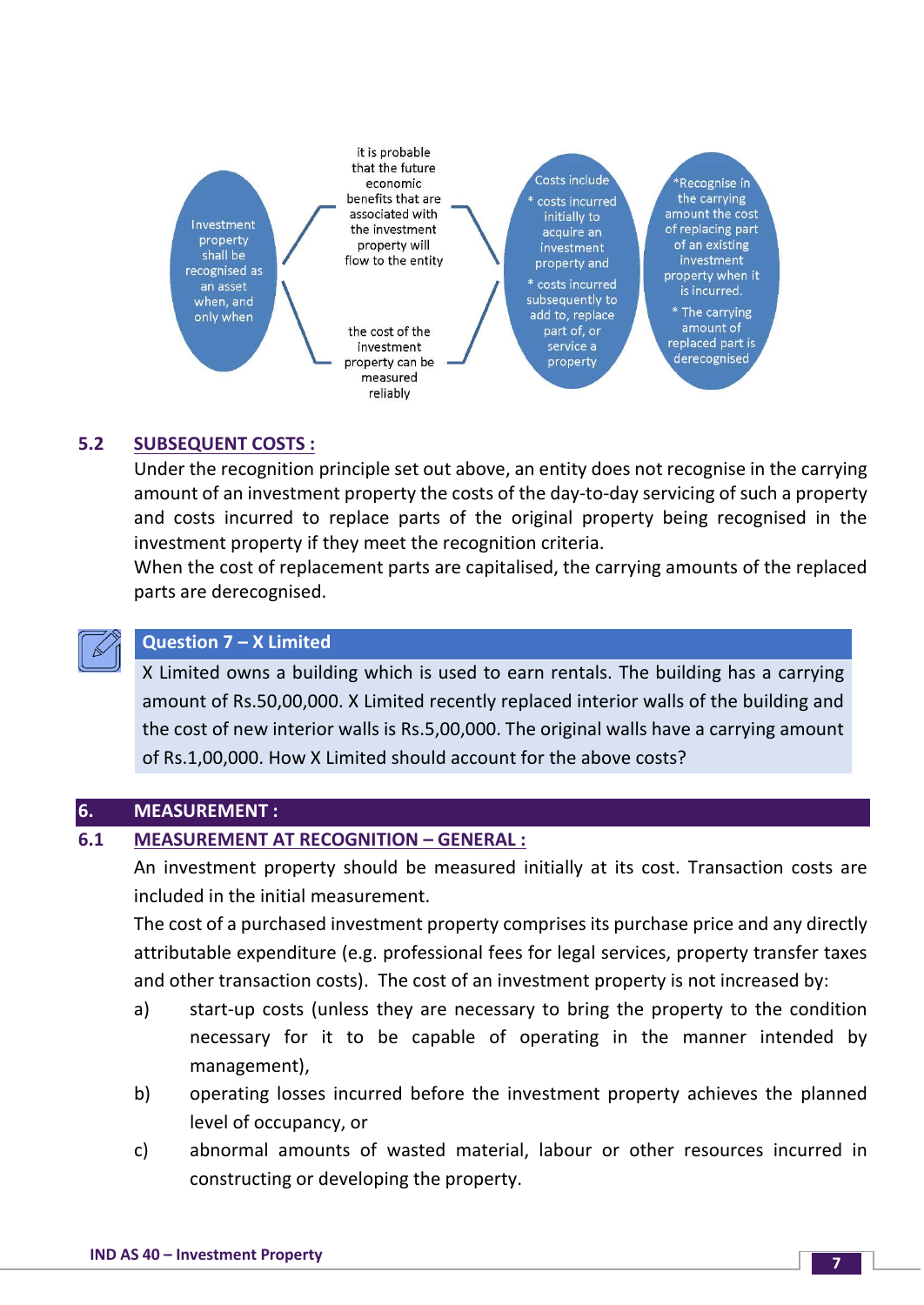

#### **Question 8 – Netravati Ltd.**

Netravati Ltd. purchased a commercial office space as an Investment Property, in the Global Trade Centre Commercial Complex, for Rs. 5 crores. However, for purchasing the same, the Company had to obtain membership of the Global Trade Centre Commercial Complex Association by paying Rs. 6,25,000 as a one-time joining fee. Netravati Ltd. wants to write off the one-time joining fees paid as an expense under Membership and Subscription Charges and value the investment property at Rs. 5 crores. Advise.

Would you answer change if the office space was purchased with the intention of using it as an administrative centre of the company?



# **Question 9 – X Limited**

X Limited purchased a building for Rs. 30,00,000 on 1st May, 20X1 with an intention to earn rentals. The purchase price was funded by a loan, interest on which is payable @ 5%. Property transfer taxes and direct legal costs of Rs. 1,00,000 and Rs. 20,000 respectively were incurred in acquiring the building. X Limited redeveloped the building into retail shops for rent under operating leases to independent third parties. Expenditures on redevelopment were:

(a) Rs. 2,00,000 planning permission.

(b) Rs. 7,00,000 construction costs (including Rs. 40,000 refundable purchase taxes) What is the cost of the Building as per Ind AS 40?

#### **6.2 DEFERRED PAYMENTS :**

If payment for an investment property is deferred, its cost is the cash price equivalent. The difference between this amount and the total payments is recognised as interest expense over the period of credit.



#### **Question 10 – X Limited**

X Limited purchased a land worth of Rs. 1,00,00,000. It has option either to pay full amount at the time of purchases or pay for it over two years for a total cost of Rs. 1,20,00,000. What should be the cost of the building under both the payment methods?

#### **6.3 EXCHANGE OF ASSETS :**

The cost of such an investment property is measured at fair value unless:

- a) the exchange transaction lacks commercial substance or
- b) the fair value of neither the asset received nor the asset given up is reliably measurable.



# **Question 11 – Sun Ltd.**

Sun Ltd. acquired a building in exchange of a warehouse whose fair value is Rs.5,00,000 and payment of cash is Rs.2,00,000. The fair value of the building received by the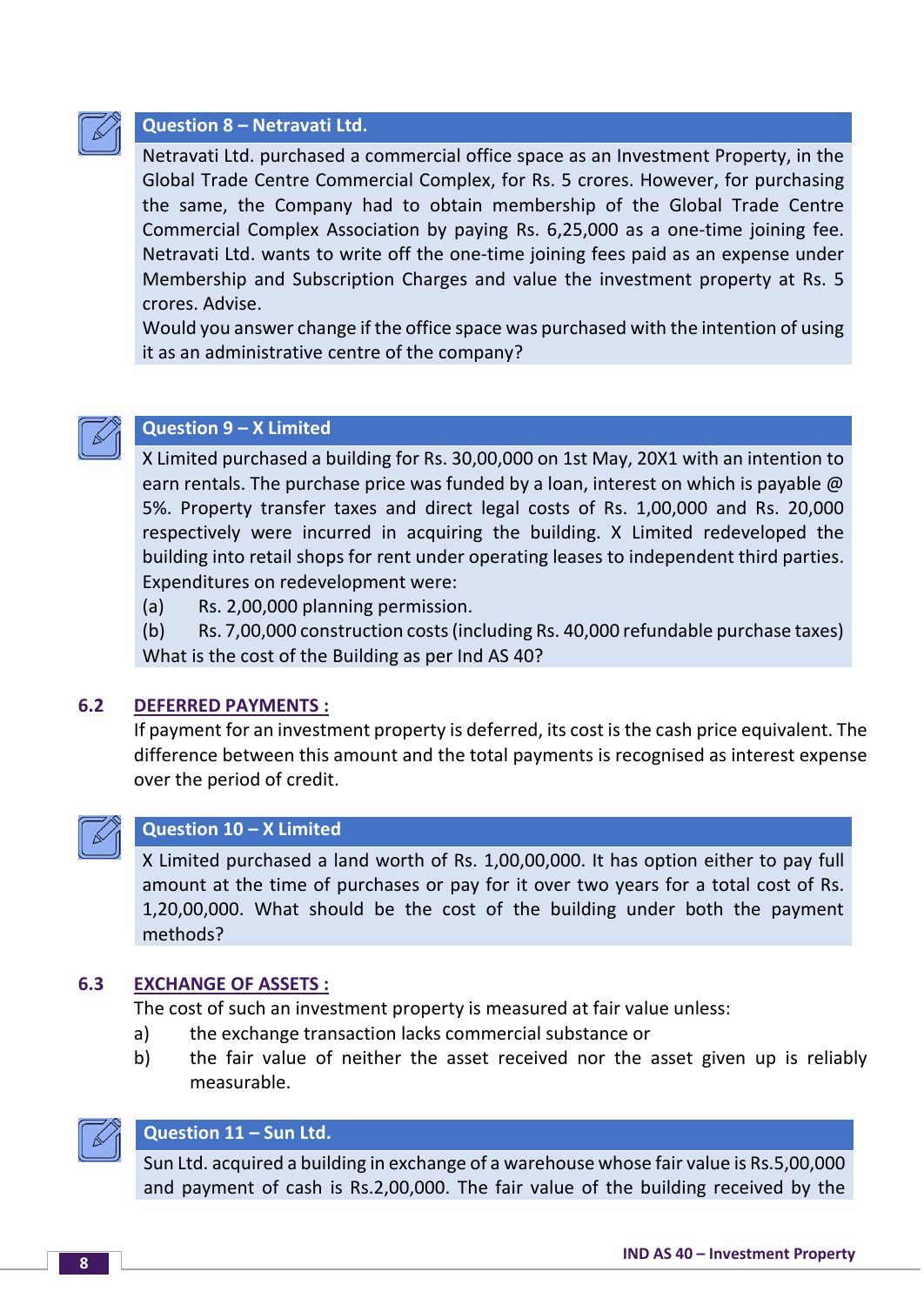Company is Rs.8,00,000. The company decided to keep that building for rental purposes. Pass the journal Entry for the above transaction



## **Question 12 – Y Limited**

Y Limited purchased a building for Rs.30,00,000 in May 1, 2011.The purchase price was funded by a loan. Property transfer taxes and direct legal costs of Rs.1,00,000 and Rs.20,000 respectively were incurred in acquiring the building. In 2011-2012, Y Limited redeveloped the building into retail shops for rent under operating leases to independent third parties. Expenditures on redevelopment were:

Rs.2,00,000 planning permission.

Rs.7,00,000 construction costs (including Rs.40,000 refundable purchases taxes). The redevelopment was completed and the retail shops were ready for rental on September 2, 2011. What is the cost of building at initial recognition?



# **Question 13 – Z Limited**

Z Limited purchased a land worth of Rs.1,00,00,000. It has option either to pay full amount at the time of purchases or pay for it over two years for a total cost of Rs.1,20,00,000. What should be the cost of the building under both the payment methods?



# **Question 14 – S Limited**

S Limited (as the lessee) has taken a building under finance lease from the owner. It classifies its interest in the leasehold building as investment property and after initial recognition measures the property interest at fair value. The fair value is Rs.50,000. The present value of the minimum lease payment is Rs.40,000. At what value, S Limited will recognise its investment property?

#### **7. MEASUREMENT AFTER RECOGNITION :**

# **ACCOUNTING POLICY :**

- a. After initial recognition, an entity is required to measures all of its investment property in accordance with Ind AS 16's requirement for cost model
- b. If it meets the criteria to be classified as held for sale or are included in a disposal group that is classified as held for sale in accordance with Ind AS 105

Entities are required to measure the fair value of investment property, for the purpose of disclosure even though they are required to follow the cost model.

#### **8. TRANSFERS :**

An entity shall transfer a property to, or from, investment property when, and only when, there is a change in use.

a) commencement of owner-occupation, or of development with a view to owneroccupation, for a transfer from investment property to owner-occupied property;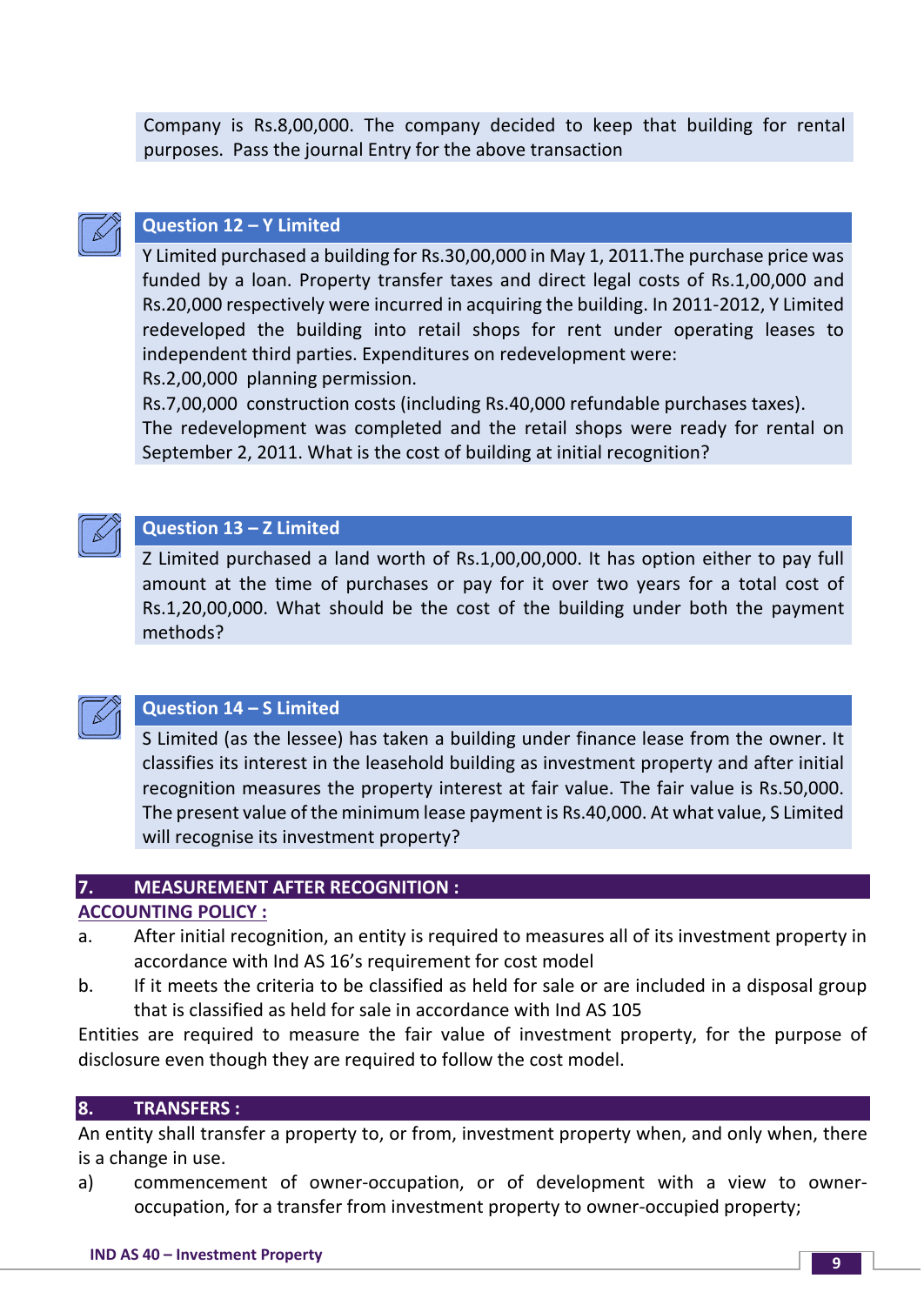$Ind AS 40$   $\longrightarrow$   $Ind AS 16$ 

b) commencement of development with a view to sale, for a transfer from investment property to inventories;

 $Ind AS 40$   $\longrightarrow$   $Ind AS 2$ 

c) end of owner-occupation, for a transfer from owner-occupied property to investment property; or

 $Ind AS 16$   $\longrightarrow$   $Ind AS 40$ 

d) inception of an operating lease to another party, for a transfer from inventories to investment property.

 $Ind AS 2 \longrightarrow Ind AS 40$ 

Transfers between investment property, owner-occupied property and inventories do not change the carrying amount of the property transferred and they do not change the cost of that property for measurement or disclosure purposes.



# **Question 15 – Moon Ltd.**

Moon Ltd. has purchased a building on 1st April, 2011 at a cost of Rs.10 million. The building was used as a factory by the Moon Ltd and was measured under cost model. The expected useful life of the building is estimated to be 10 years. Due to decline in demand of the product, the Company does not need the factory anymore and has rented out the building to a third party from 1st April, 2015. On this date the fair value of the building is Rs.8 million. Moon ltd uses cost model for accounting of its investment property.

#### **9. DISPOSALS :**

- 1) An investment property should be derecognised (eliminated from the balance sheet)
	- a. on disposal or
	- b. when the investment property is permanently withdrawn from use and no future economic benefits are expected from its disposal.
- 2) The disposal of an investment property may be achieved by:
	- a. sale or
	- b. entering into a finance lease.
- 3) Gains or losses arising from the retirement or disposal of investment property should be calculated as the difference between the net disposal proceeds and the carrying amount of the asset and is recognised in profit or loss (unless Ind AS 17 requires otherwise on a sale and leaseback) in the period of the retirement or disposal.



#### **Question 16 – Sun Ltd.**

Sun Ltd., an aeronautics company is having a building which is given on an operating lease. The book value of such building in the books is Rs.2,00,000. **Case -A**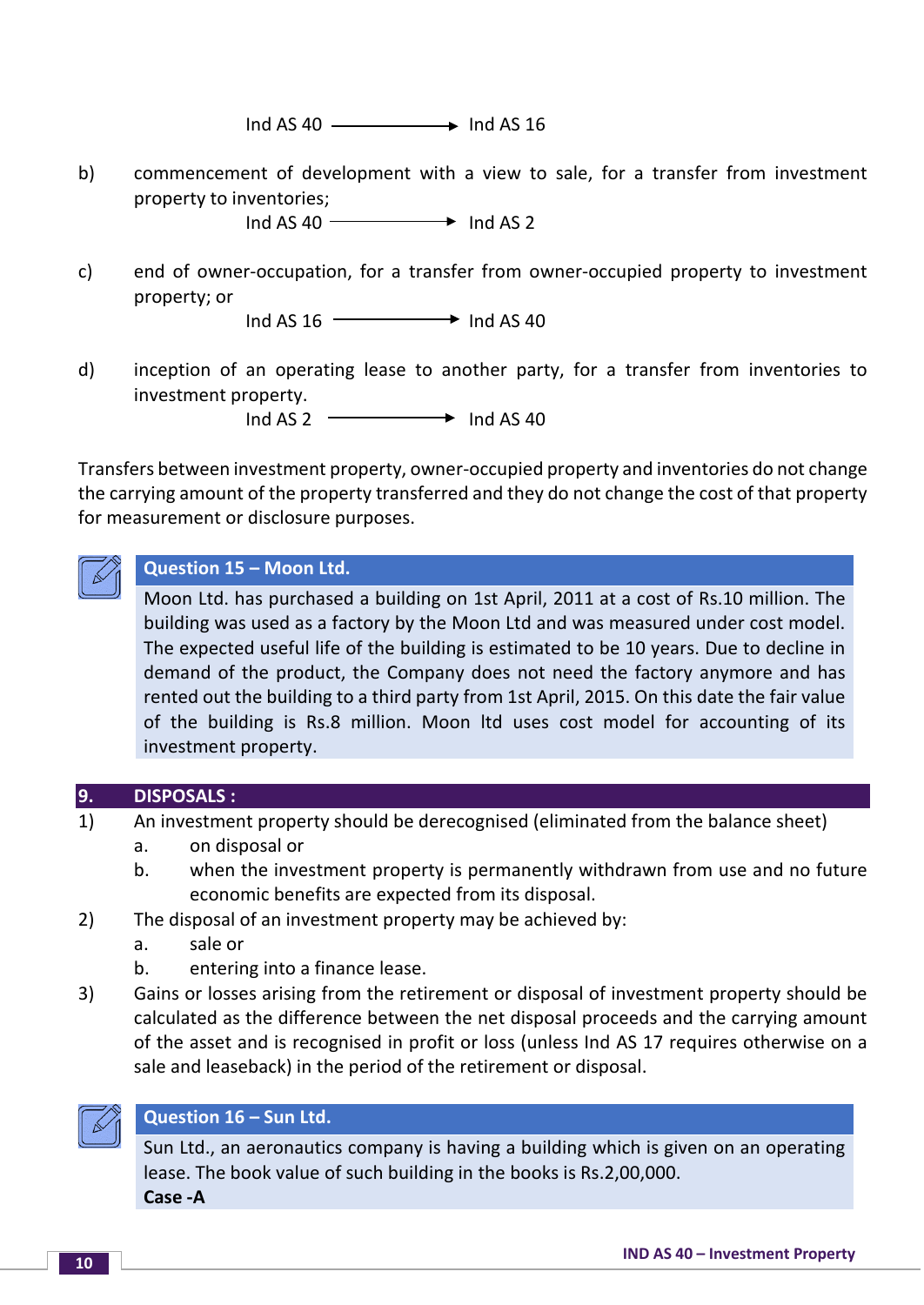Pluto Ltd. offers to buy the building at Rs.4,00,000.

## **Case – B**

Pluto Ltd. offers to take the building on finance lease for 10 years at a lease rental of Rs.80,000 p.a. The present value of minimum lease payments is Rs.3,20,000.



# **10. DISCLOSURE :**

An entity should disclose:

- 1) its accounting policy for measurement of investment property.
- 2) the criteria it uses to distinguish investment property from owner-occupied property and from property held for sale in the ordinary course of business.
- 3) the extent to which the fair value of investment property (as measured for disclosed in the financial statements) is based on a valuation by an independent valuer who holds a recognised and relevant professional qualification and has recent experience in the location and category of the investment property being valued. If there has been no such valuation, that fact shall be disclosed.
- 4) the amounts recognised in profit or loss for:
	- a) rental income from investment property;
	- b) direct operating expenses (including repairs and maintenance) arising from investment property that generated rental income during the period; and
	- c) direct operating expenses (including repairs and maintenance) arising from investment property that did not generate rental income during the period.
- 5) the existence and amounts of restrictions on the realisability of investment property or the remittance of income and proceeds of disposal.
- 6) contractual obligations to purchase, construct or develop investment property or for repairs, maintenance or enhancements.
- 7) In addition to the general disclosures required above, an entity is required to disclose:
	- a) the depreciation methods used;
	- b) the useful lives or the depreciation rates used;
	- c) the gross carrying amount and the accumulated depreciation (aggregated with accumulated impairment losses) at the beginning and end of the period;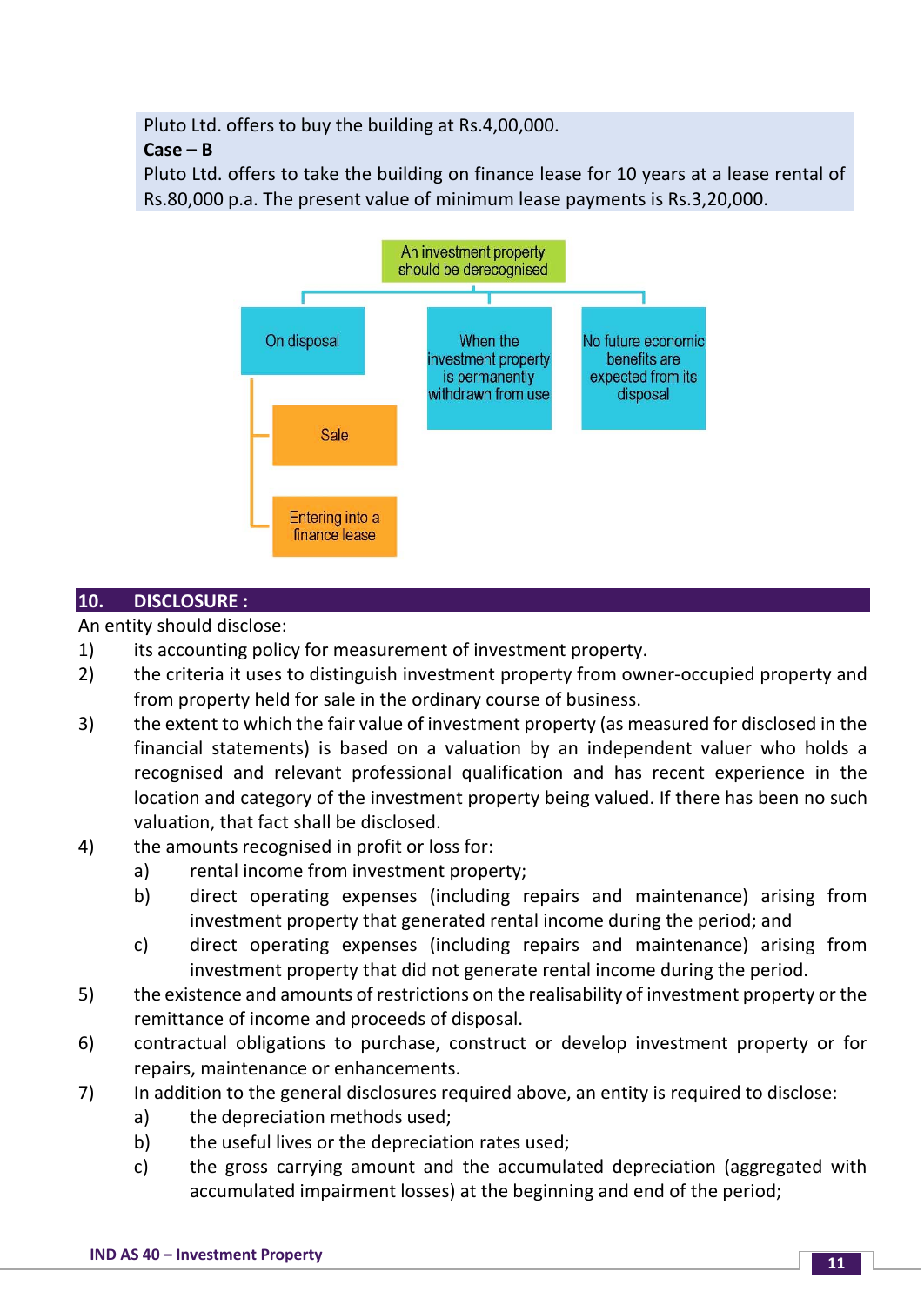- 8) An entity is also required to disclose the fair value of investment property. In the exceptional cases when an entity cannot measure the fair value of the investment property reliably, it should disclose:
	- a) a description of the investment property;
	- b) an explanation of why fair value cannot be measured reliably; and
	- c) if possible, the range of estimates within which fair value is highly likely to lie.

#### **11. SELF PRACTICE QUESTIONS :**



# **Question 17 – On April 1, 2011**

On April 1, 2011 an entity acquired an investment property (building) for Rs.40,00,000. Management estimates the useful life of the building as 20 years measured from the date of acquisition. The residual value of the building is Rs.2,00,000. Management believes that the straight-line depreciation method reflects the pattern in which it expects to consume the building's future economic benefits. What is the carrying amount of the building on March 31, 2012?



# **Question 18 – T Limited**

T Limited has an investment property (building) which is carried in Balance Sheet on March 31, 2011 at Rs.15,00,000. During the year T Limited has stopped letting out the building and used it as its office premise. On March 31, 2011, management estimates the recoverable amount of the building as Rs.10,00,000 and its remaining useful life as 20 years and residual value is nil. How should T Limited account for the above investment property as on March 31, 2011?



#### **Question 19 – X Limited**

In financial year 2011-2012, X Limited incurred the following expenditure in acquiring property consisting of 6 identical houses each with separate legal title including the land on which it is built.

The expenditure incurred on various dates is given below:

On April 1, 2011 - Purchase cost of the property Rs.1,80,00,000.

On April 1, 2011 – Non-refundable transfer taxes Rs.20,00,000 (not included in the purchase cost).

On April 2, 2011- Legal cost related to property acquisition Rs.5,00,000.

On April 6, 2011- Advertisement campaign to attract tenants Rs.3,00,000.

On April 8, 2011 - Opening ceremony function for starting business Rs.1,50,000.

Throughout 2011-2012, incurred Rs.1,00,000 towards day-to-day repair maintenance and other administrative expenses.

X Limited uses one of the six houses for office and accommodation of its few staffs. The other five houses are rented to various independent third parties.

How X Limited will account for all the above mentioned expenses in the books of account?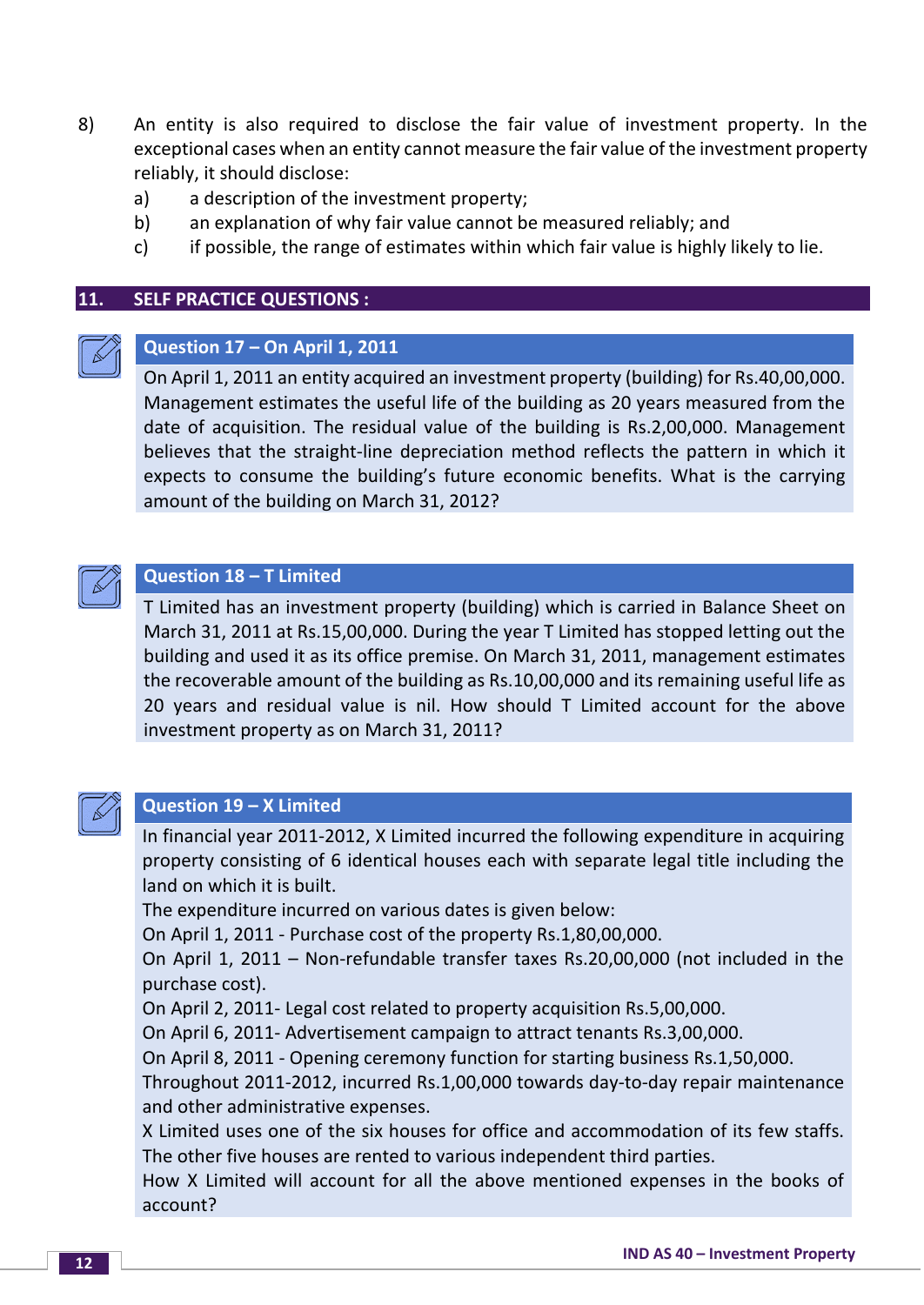

#### **Question 20 – X Ltd**

X Ltd. is engaged in the construction industry and prepares its financial statements up to 31st March each year. On 1st April, 20X1, X Ltd. purchased a large property (consisting of land) for Rs. 2,00,00,000 and immediately began to lease the property to Y Ltd. on an operating lease. Annual rentals were Rs. 20,00,000. On 31st March, 20X5, the fair value of the property was Rs. 2,60,00,000. Under the terms of the lease, Y Ltd. was able to cancel the lease by giving six months' notice in writing to X Ltd. Y Ltd. gave this notice on 31st March, 20X5 and vacated the property on 30th September, 20X5. On 30th September, 20X5, the fair value of the property was Rs. 2,90,00,000. On 1st October, 20X5, X Ltd. immediately began to convert the property into ten separate flats of equal size which X Ltd. intended to sell in the ordinary course of its business. X Ltd. spent a total of Rs. 60,00,000 on this conversion project between 30th September, 20X5 to 31st March, 20X6. The project was incomplete at 31st March, 20X6 and the directors of X Ltd. estimate that they need to spend a further Rs. 40,00,000 to complete the project, after which each flat could be sold for Rs. 50,00,000.

Examine and show how the three events would be reported in the financial statements of X Ltd. for the year ended 31st March, 20X6 as per Ind AS.

#### **Question 21 – Shaurya Limited**

Shaurya Limited owns a Building A which is specifically used for the purpose of earning rentals. The Company has not been using the building A or any of its facilities for its own use for a long time. The company is also exploring the opportunities to sell the building if it gets the reasonable amount in consideration.

Following information is relevant for Building A for the year ending 31st March, 20X2: Building A was initially purchased at the cost of Rs. 10 crores. At that time, the useful life of the building was estimated to be 20 years; out of which 5 years have been expired as on 1st April, 20X1. The company follows straight line method for depreciation.

During the year, the company has invested in another Building B with the purpose to hold it for capital appreciation. The property was purchased on 1st April, 20X1 at the cost of Rs. 2 crores. Expected life of the building is 40 years. As usual, the company follows straight line method of depreciation.

Further, during the year 20X1-20X2 the company earned/incurred following direct operating expenditure relating to Building A and Building B:

| Rental income from Building A        | $=$ Rs. 75 lakhs  |
|--------------------------------------|-------------------|
| <b>Rental income from Building B</b> | $=$ Rs. 25 lakhs  |
| Sales promotion expenses             | $=$ Rs. 5 lakhs   |
| Fees & Taxes                         | $=$ Rs. 1 lakhs   |
| Ground rent                          | $=$ Rs. 2.5 lakhs |
| <b>Repairs &amp; Maintenance</b>     | $=$ Rs. 1.5 lakhs |
| Legal & Professional                 | $=$ Rs. 2 lakhs   |